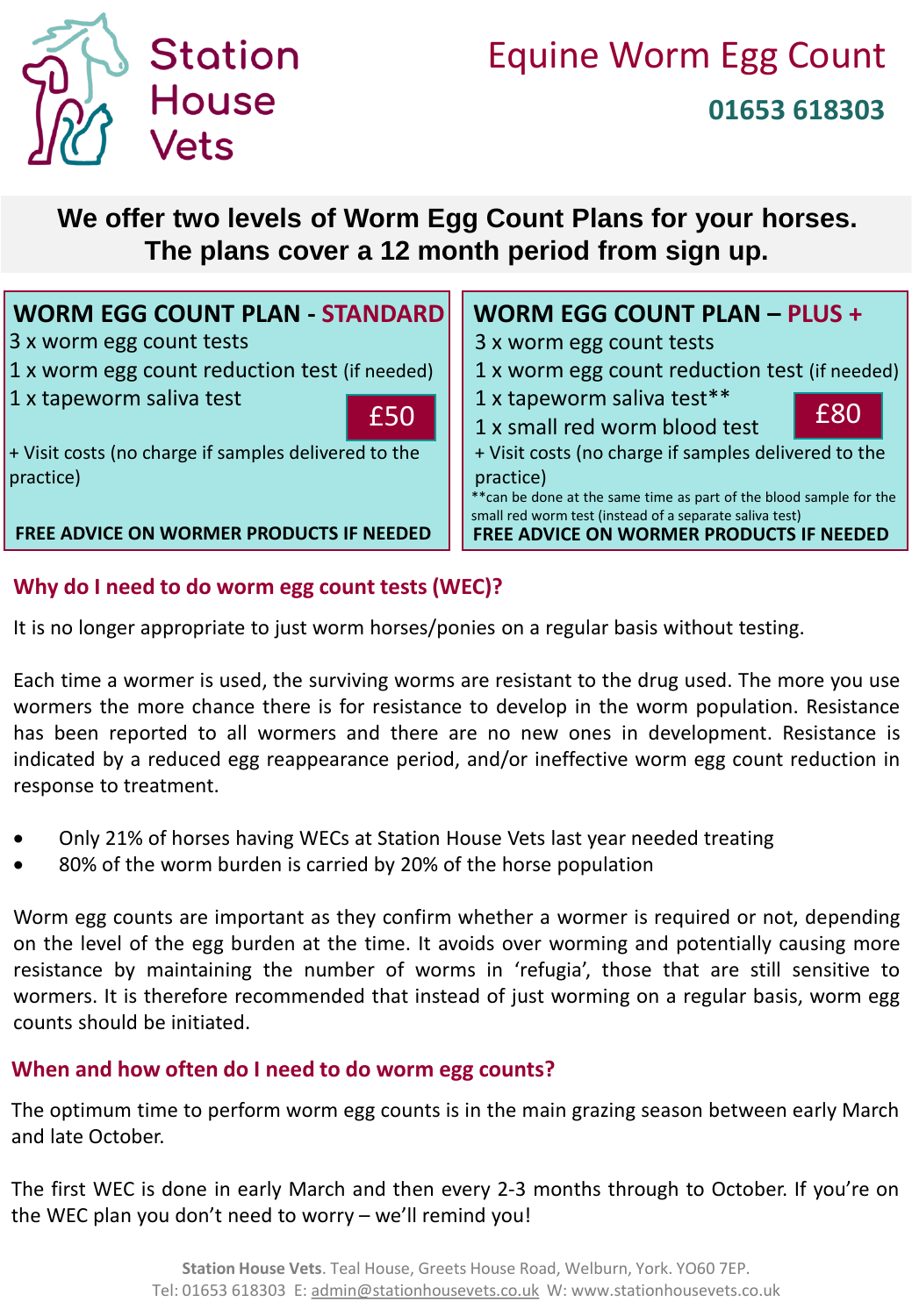

# Equine Worm Egg Count **01653 618303**

#### **How do I collect a worm egg count sample?**

The number of eggs in different faecal piles is fairly consistent, BUT it varies within the faecal pile, therefore it is very important that you take at least  $\frac{4}{3}$  x samples from different areas within the same pile.

The total sample taken across the 4 samples should be around tennis ball size.



We need your sample from the freshest faecal pile available (ideally less than 12hrs old). Place the sample in a zip lock bag, removing as much air as possible. **Keep refrigerated once collected.**

#### **Where do I take the sample once collected and how quickly?**

Your refrigerated sample needs to be dropped off with us at the practice as soon as possible after it has been taken.

Please let us know that you are dropping a WEC sample off (the day before or on the morning of taking the sample), so we know about it in advance - call 01653 618303 or [worming@stationhousevets.co.uk](mailto:worming@stationhousevets.co.uk)

Samples ideally need to be tested within 48 hours of being taken, so it is important that we know the sample is coming to us in advance, so we can organise the testing within the required timeframe.

#### **When will I get the test results?**

Whenever possible, your results will be available within 48 hours (except for over a weekend).

Our equine team will give you a call with the results and advise on appropriate treatment once the WEC test is processed.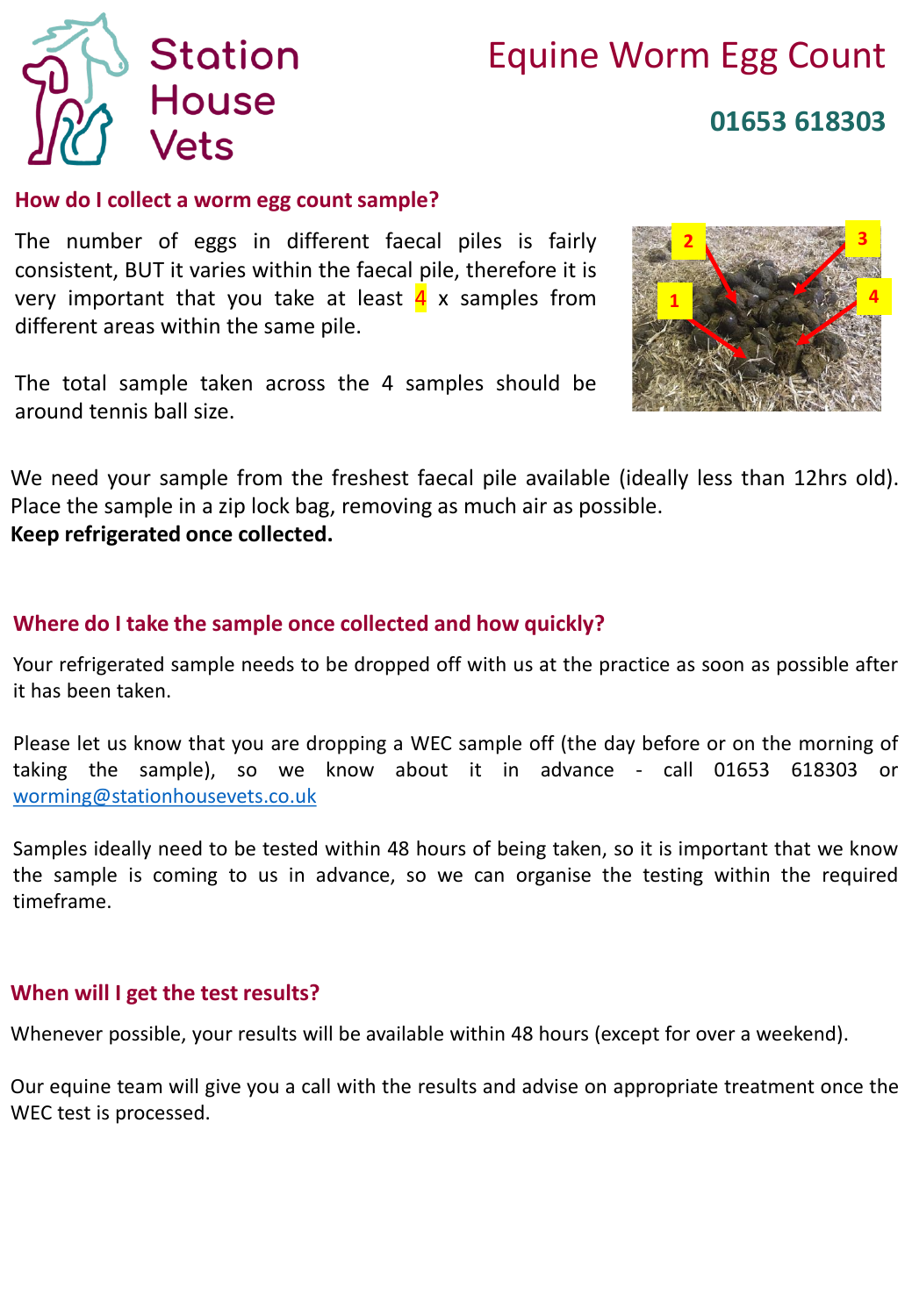

#### **What do the test results mean?**

The results are reported as the number of eggs per gram.

If the WEC is:

- less than 250 eggs per gram there is no requirement to treat
- more than 250 eggs per gram, our veterinary team will advise which wormer is required

If your horse needs treating, 10-14 days after the wormer has been administered a Worm Egg Count Reduction Test is required.

#### **Why would I need a WEC reduction test and how do I do it?**

If your horse needs treating due to a WEC result of 250epg or greater, we advise a WEC reduction test is performed. You collect a sample in exactly the same way as for the WEC test - taking 4 x samples from different areas of one faecal pile.

We perform a WEC in exactly the same way on this sample. The difference between the WEC results before and after treatment is then utilised to calculate the % reduction in these WEC results. We are looking for a 90-95% reduction (depending on the treatment drug used) in the WEC between tests. This indicates there is no resistance to the worming drug used for treatment.

If resistance is detected, then this is important to your horse and any co-grazers as it indicates resistance within the worm population.

• All of the reduction tests done at Station House Vets in 2021 came back as 100% reduction

#### **Are any horses/ponies more susceptible to worms?**

Horses under 6 years old and over 16 years old are more susceptible to worms. Some individuals seem to have increased susceptibility to worms, accounting for 80% of the worm burden being carried by 20% of the horse population

#### **Horses & ponies of all ages should be regularly tested and treated where necessary.**

#### **Why are the tests performed between March & October?**

There are three reasons why we test during this period:

- Exposure to worms is increased during the main grazing season from March to October when horses are turned out more often and for longer periods
- Conditions are more favourable for parasite development to occur on the pasture during the grazing season
- Egg shedding from horses is higher during these months than in the winter.